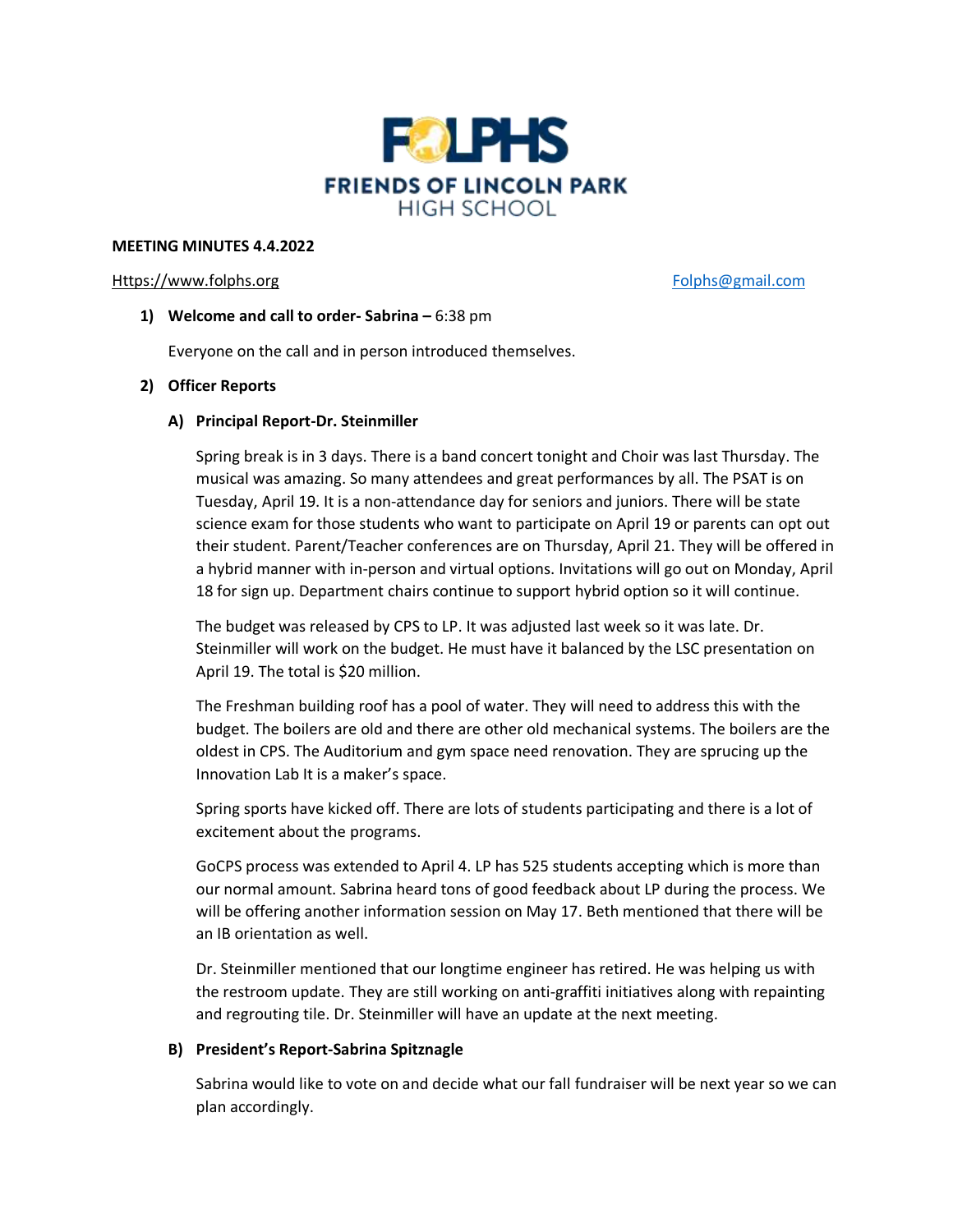College Night was a tremendous success. Thank you to Mr. Abed. And thank you to the FOLPHS Board for providing our visiting college personnel with dinner**.**

## **C) Vice President's Report – Kristen Feurer**- No report.

## **D) Treasurer's Report- Ellen Vickman**

Ellen did extensive investigation and analysis of our past expenses and fundraisers. She has gone line by line through past records to put together details of how we raise and spend funds. She has been interviewing many Board and committee members. She has gone into QuickBooks back to September 2018. Ellen asked what we use Square for? Luisa stated that we do use it for spirit wear. Spirit wear is an on-going expense because as soon as you sell it, you need to replenish. It does make money, but it is primarily about engaging our students and creating school spirit. Ellen also inquired about PayPal: does anyone use it? Response is that we do not. There were also questions about Greater Giving and a payment made for \$800. We do not use Greater Giving so we should cancel our subscription plan. A question came up about the cost for our insurance. Ellen was trying to reconcile it against past spending. Michelle mentioned that many groups at other schools use AIM for their insurance needs.

She will have the full information on what we raised item by item for the Wish List at the next meeting. Documentation will be shared with the Board as Ellen continues to reconcile our records. Three cheers for Ellen!

## **E) Secretary- Misha Mann**

Misha asked for an approval of the meeting minutes from March. Sabrina made a motion to approve the minutes. Kristen seconded the motion. All voted in favor and the motion passes.

#### **3) Committee/Director Reports:**

# **A) Pledge Drive/Brick Campaign Committee Report- Eury Chrones**

No update currently.

# **B) Teacher Appreciation Committee Report- Kristen Feurer and Sabrina Spitznagle**

Thank you for providing food for the college reps at College Night. The committee will provide a treat for all teachers (132 – 150 to be safe per Dr. Steinmiller) for report card pick up/conference day. We also will do something for Teacher Appreciation Week (the week of May 2) – likely we will post a message on the Marquee, have a treat one day (like donuts), and lotto tickets for all the teachers another day.

# **C) Spirit Wear Committee Report- Luisa Shortall**

FOLPHS made \$1,400 in March on sales. They will sell spirit wear on report card pick up day. Communications will send out a sign-up genius for volunteers.

Luisa hopes to have the physical store opened after spring break. The store can be open on curriculum night and at other important school events.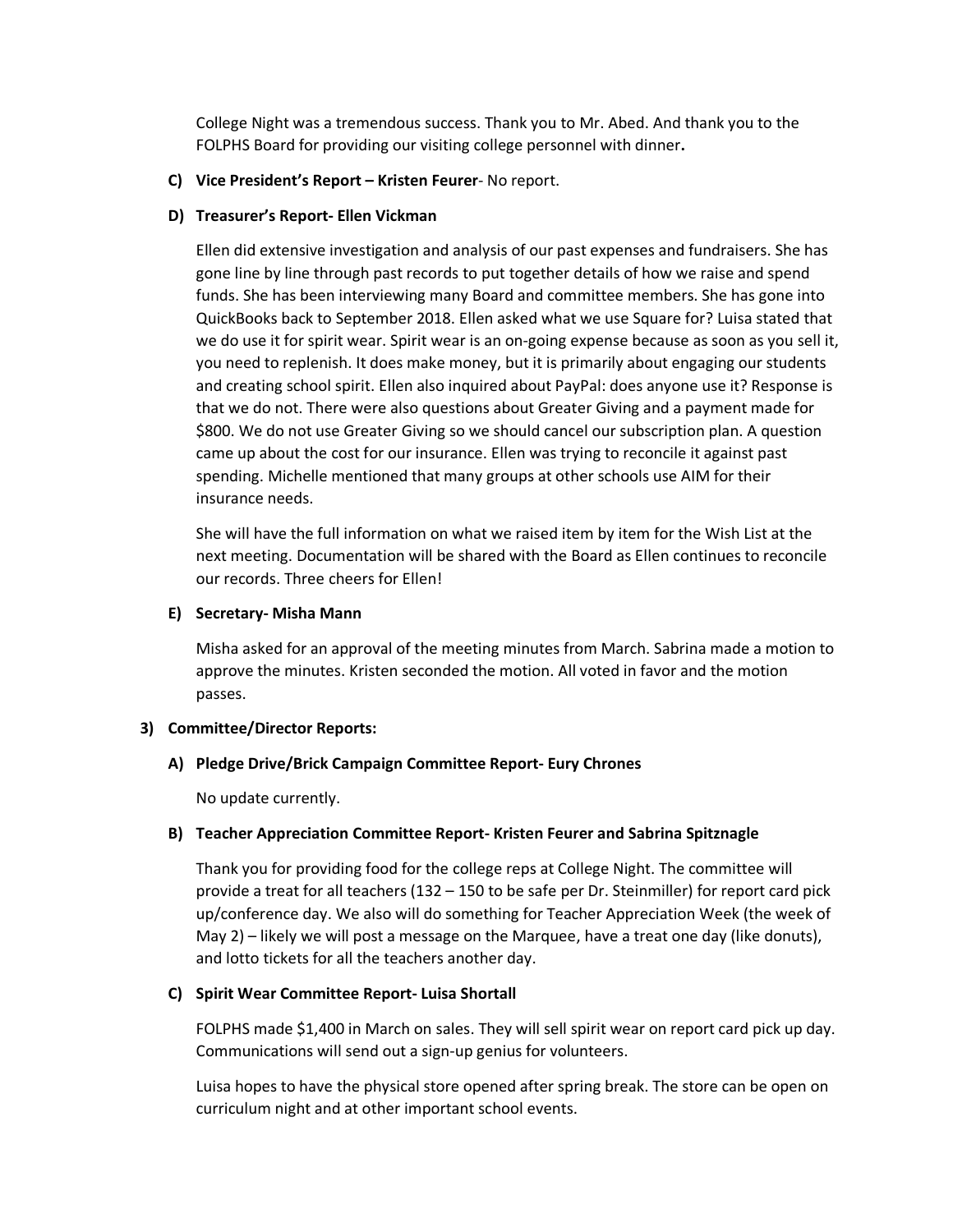It was suggested that we order and sell foam fingers for sporting events for spirit wear.

**D) Social Media- Debra Sitar.** Not in attendance.

No updates currently. She is actively posting on social media. Thank you for all you do.

## **E) Marketing & Communications Report- Sara Shacter**

Yelena Spector and ShaNita Daniel will be taking over the Marketing & Communications role.

They will put out communications about the Yard Signs. One yard sign is for graduates, and one is for LP students in general (i.e., new students). The orders go directly to the vendor. Pick up will be around May 4 or 5 at school. The cost of the yard signs is less than the sale price so FOLPHS will get raise money on the sales.

Rebecca is working on launching the business directory again in the fall. In the meantime, there will be communications going out promoting the directory.

# **F) Open House Committee Report -Michelle Berman and Beth O'Connor**

Michelle and Beth in attendance. They are ready to start planning for fall. They will start with the websites.

## **G) Fall Social/Spring Gala Committee Report- Suzanne Rovner and Kristen Feurer**

No update currently.

# **H) Wish List Committee- Sabrina Spitznagle**

Sabrina discussed the fundraising options for the 2022-2023 school year to get a sense of what the group thought was the best course of action. Options are the Brick Drive, Pledge Drive, or the Wish List. The question came up about which of the fundraisers raised the most money. Points of discussion included the following on the Brick Drive: we only will install every other year. People might not want to wait two years to see their bricks installed. Kristen asked if there was an inexpensive way to add in bricks on a yearly basis? We are really hoping to show off the bricks and appeal to the new LPHS families. Installation is the costliest part and can run up to \$10,000. We raised \$39,000 with the Brick Drive, but our cost was \$17,000 for a net of \$22,000. Our profit would be less if we did not have a parent donate the installation cost. Eury also mentioned that the brick company offered a replica brick (for purchase). This way anyone purchasing a brick would get a smaller version to keep. The group liked the idea. After lots of discussion it was suggested that we host the Brick Drive in the Spring so we can order and then install immediately afterwards.

Ellen asked what is most compelling? Beth thought that the Pledge Drive with a thermometer to measure progress would help build excitement. The pledge drive raises the most money without inquiring costs and can be applied to the Wish List items. Most people seemed to agree that we should do a pledge drive instead of a wish list. Sabrina said that we still should work with the department chairs, teachers, and administration to create a specific Wish List for our purposes so that we can be strategic in our spending.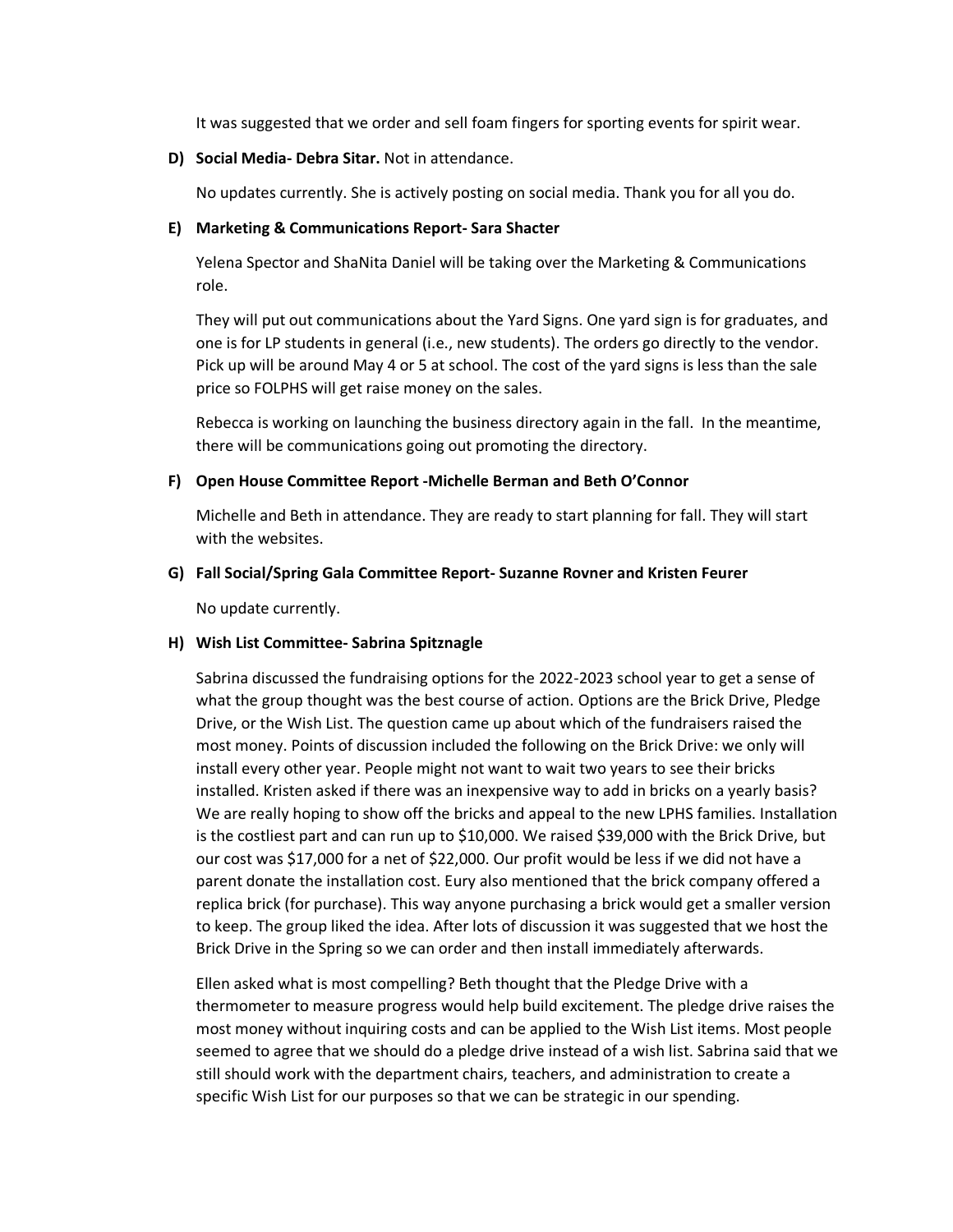Sabrina made a motion to host the Pledge Drive in the fall and the Brick Drive in the spring as an add-on to our auction. Kristen seconded the motion, and all voted in favor. The motion passed.

Dr. Steinmiller mentioned that the school still has a goal for Smart Boards in every classroom so that can be added to the Pledge Drive "wish list." Stage Right is raising funds for the Auditorium. There about \$2 million in funds needed for the stage, curtains, mics sound system, etc. Anyone who attended the Urinetown performances heard how the new headsets/mics were great, but the sound system is old, so the sound cut out constantly.

Ellen mentioned that Lane and Peyton both had a good format for a pledge drive and would send over the form to the group for consideration.

# **I) Diversity, Equity, and Inclusion Committee- Venecia Sanchez and Julie Molina.**

The committee has an email address: [FOLPHSDEI@gmail.com](mailto:FOLPHSDEI@gmail.com)

From March: The group met last week. They are focused on setting up an event with Sarah E. Dennis, PhD, founder, and co-leader of the Illinois Chapter of NAME (National Association of Multicultural Education- Advancing and Advocating for Social Justice & Equity). Dr. Steinmiller and Mr. Golebiewski are working with the DEI to have a parent engagement night. CPS and the network will promote events with DEI topics district and network wide. They will host the event in person and offer a Zoom option.

Sabrina made a motion to pay up to \$2,000 to pay for the speaker Sarah Dennis. Kristen seconded the motion. All voted in favor of the motion and the motion passes. DEI to schedule at their convenience. This workshop will be for parents/guardians. Mr. Golebiewski is working on a separate event.

# **J) Community Fundraising- Jodi Torzewski**

Jodi is awaiting information from Lou Malnati's and Oasis on the results of the two respective fundraising events.

# **K) International Baccalaureate Liaison- Venecia Sanchez and Ms. Tookey**

Mock exams went well. April 28 to May 20 are the exams. It will be announced in the weekly newsletter.

#### **L) LSC Liaison- Rebecca Eden and Sabrina Spitznagle**

Rebecca is not in attendance. The LSC meeting is on April 19 at 6:30 pm. Voting takes place on April 21. Dr. Steinmiller needs to have the budget finalized by the meeting so it can be presented and reviewed.

#### **4) Old Business:**

No old business.

#### **5) New Business**: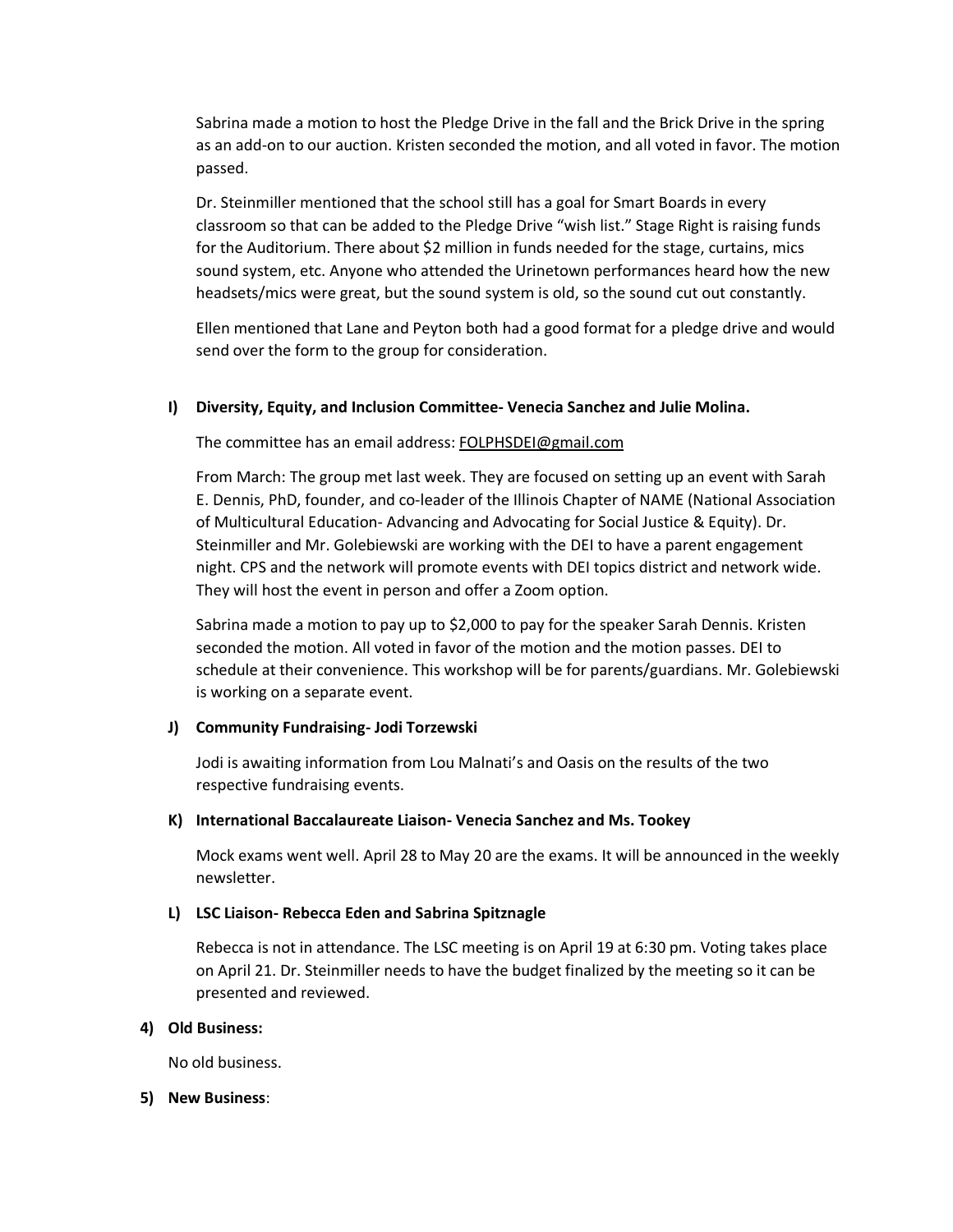#### Senior Events:

Ms. Glunz joined the FOLPHS meeting to talk about all the senior events again. There are five separate senior events including: Senior Prom, Senior Luncheon, Grad Night at Six Flags, Senior Week and Graduation. Forms for all events go live at 7 pm on April 4. All fees are paid in Aspen.

Ms. Glunz reflected that this is the first time since Mr. Boraz, past principal, that LP is hosting all the senior events, so they are a bit out of practice. There was also an error on the cost for graduation tickets. Ms. Dragonetti is correcting that online.

Grad night is Saturday, May 14 at Six Flags. The kids will take a bus to the park and be there from 7 pm to 3 am. The cost will be around \$75 per person. Cost includes bus, rides, food, and drinks. Dr. Steinmiller will try to use some of the student fees to cover the bus cost and reduce the overall cost for the seniors. Teachers are the chaperones.

Prom is Friday, May 20 from 7 to 11 pm at the Hyatt Regency. The cost is going to be \$150 per person. We will need parental support with décor, the DJ, centerpieces, etc. The theme is enchanted forest. Ms. Glunz will be getting solar powered twinkle lights that can be re-used. She is thinking of setting up a Hoopa where students can take photos. They need help from parents to create the Hoopa. Sydney Walters will take photos. Ms. Glunz' s husband will take candid photos. Tickets will be available to this event and all other senior events via Aspen.

Senior Week will be May 31 to June 3. They will be practicing the graduation ceremony during this week. Someone from the Administration will come and talk to the students about appropriate behavior for the graduation ceremony. The events of the week include a BBQ, field day, food truck and even a dunk tank. There is no budget for these items. This is where Ms. Glunz is looking for help from FOLPHS.

Students get their cap and gowns on Friday.

Senior Luncheon is another senior event on June 1 from 12:30 to 2:30 pm. DJing by Ms. Hilton. The location will be Pinstripes. The cost will be around \$40 per person and will cover the location, food, and a DJ.

Ms. Glunz is looking for sponsorship to help offset the costs of the events. They want to ensure that all students who want to participate can do so regardless of whether they can afford to do so or not.

In the meantime, they need parents to help work on all these events. Luisa has senior parent names. They need parents for different committees. Sabrina will send a sign-up link. They will need help with set up at Prom on May 20 which is from 7 to 11 pm.

Freshman Building Teacher's Lounge:

Mr. Walters asked for funding for some improvements to the teacher's lounge in the Freshman Building. Sabrina made a motion to cover the costs. Sara seconded the motion. All voted in favor and the motion passes.

IT Expenses: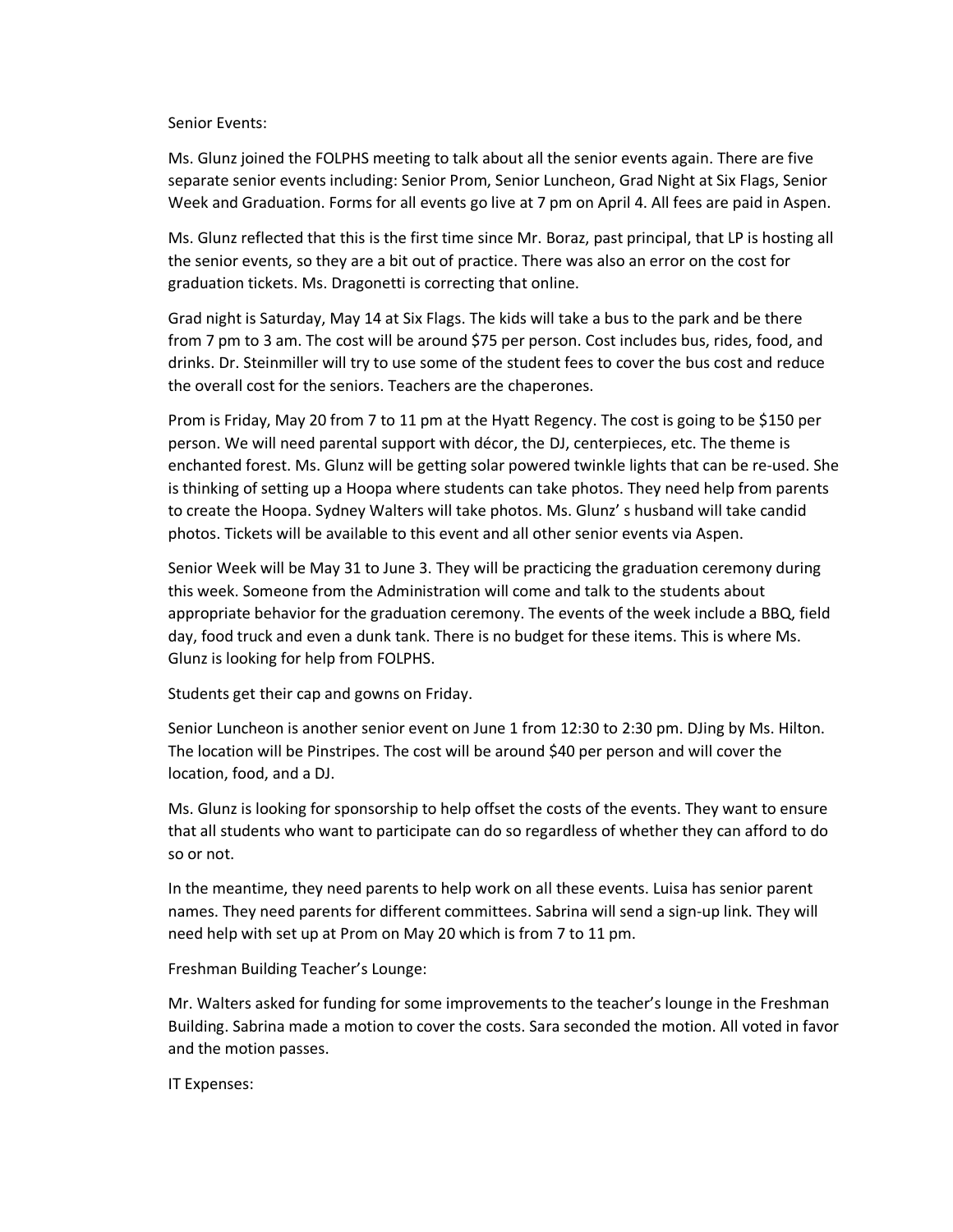Mr. Hardesty asked to be reimbursed \$920 for software costs. He put out his own money because the vendors were not CPS approved. Sabrina made a motion to reimburse Mr. Hardesty. Kristen seconded the motion. All voted in favor and the motion passes.

## Innovation Lab:

There was an email vote to help cover the final costs for the Innovation Lab. Mr. Hardesty inquired \$1,184 for non-CPS vendors. An example of the costs are the TV stands. Sabrina made a motion via email to cover these costs. Kristen seconded the motion. The Board voted on email, and all voted in favor. The motion passed.

Next meeting will be held Tuesday, May 10 at 6:30 pm. The meeting with be in-person and on Zoom. The June meeting will be held on June 7 (instead of June 14), and we will meet at a fun location to celebrate the year.

EID Event:

FOLPHS was contacted via email by Zaid Khan, a Junior/President of the LPHS Muslim Student Association about helping cover the costs for an Eid celebration. They request was for \$300 to pay for games, decorations, and food for 30 people for the celebration on May 12 at 4:30 pm. Sabrina made a motion to approve, Sara seconded the motion. All voted in favor and the motion passes.

## **6) Adjourn- 8:13 pm**

#### **ATTENDANCE**

| <b>FOLPHS Board and Committee Members 2021-</b><br>2022 |         |               |                                    |
|---------------------------------------------------------|---------|---------------|------------------------------------|
| <b>Board Members (Voting Members)</b>                   |         |               |                                    |
| President and Teacher Appreciation Co-Chair             | Sabrina | Spitznagle    | spitznagle98@gmail.com             |
| <b>Vice President</b>                                   | Kristen | Feurer        | kastoj@aol.com                     |
| Secretary                                               | Misha   | Mann          | misha.mann@gmail.com               |
| Treasurer                                               | Ellen   | Vickman       | ezickmann@gmail.com                |
| <b>At-Large Board Members (Voting Members)</b>          |         |               |                                    |
| Marketing & Communications Chair                        | Sara    | Shacter       | sfshacter@gmail.com                |
| Pledge Drive/Brick Donation Chair                       | Eury    | Chrones       | eurydice.chrones@hangar-<br>12.com |
| DEI Co-Chair                                            | Julia   | Molina        | Julie molina2000@yahoo.com         |
| DEI Co-Chair                                            | Venecia | Sanchez       | Vsanchez88@sbcglobal.net           |
| Fall/Spring Parent Parties Chair                        | Suzanne | Rovner        | rovnerfamily@gmail.com             |
| <b>Community Fundraiser Chair</b>                       | Jodi    | Torzewski     | Jbt312@comcast.net                 |
| <b>Committee Chairs - (Non-Voting members)</b>          |         |               |                                    |
| Spirit Wear Chair                                       | Luisa   | Shortall      | lfshortall@sbcglobal.net           |
| Open House Committee Co-Chair                           | Michele | <b>Berman</b> | bermansm@sbcglobal.net             |